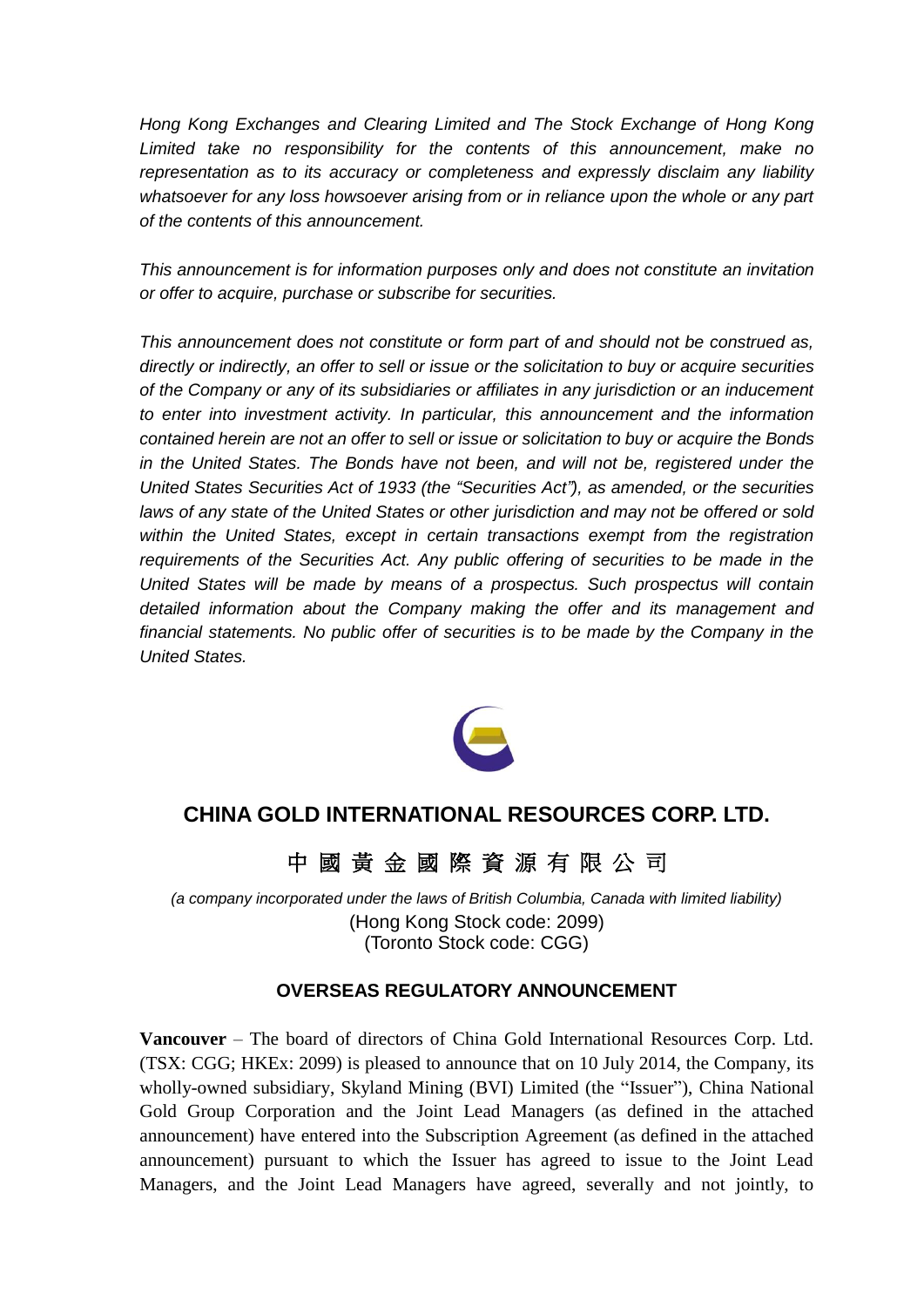subscribe for bonds in an aggregate principal amount of US\$500 million (equivalent to approximately HK\$3,900 million) at an issue price of 99.634% (the "Bonds") bearing interest at the rate of 3.5% with a maturity date of 17 July 2017, rated BBB- by Standard & Poor's.

Please see the attached announcement for more details.

By order of the Board **China Gold International Resources Corp. Ltd. Mr. Song, Xin** *Chairman*

Hong Kong, 11 July 2014

*As of the date of this announcement, the executive Directors of the Company are Mr. Song, Xin, Mr. Liu, Bing, Mr. Wu, Zhanming and Mr. Jiang, Xiangdong, the non-executive Director of the Company is Mr.Sun, Lianzhong and the independent non-executive Directors of the Company are Mr. He, Ying Bin Ian, Mr. Chen, Yunfei, Mr. Hall, Gregory Clifton and Mr. Burns, John King.*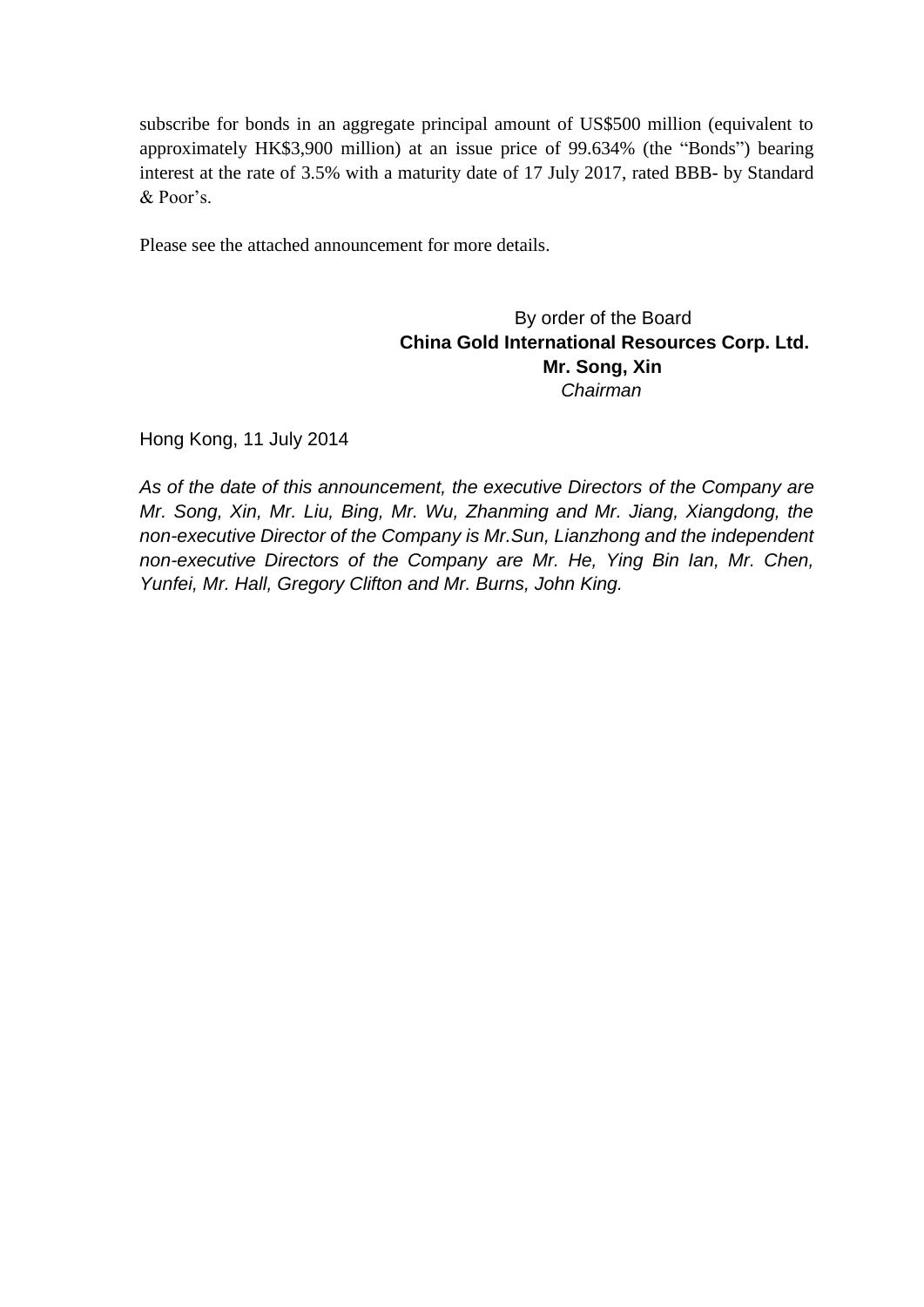

**\_\_\_\_\_\_**

### **China Gold International Resources Announces the Issuance of US\$500 Million Corporate Bond.**

VANCOUVER, July 10, 2014 – The Board of Directors of China Gold International Resources Corp. Ltd. (TSX: CGG; HKEx: 2099) (the "Company", the "Guarantor" or "China Gold International Resources") is pleased to announce that on July 10, 2014, the Company, its wholly-owned subsidiary, Skyland Mining (BVI) Limited (the "Issuer"), China National Gold Group Corporation (the "Keepwell Provider") and Joint Lead Managers as defined below, have entered into a subscription agreement (the "Subscription Agreement") pursuant to which the Issuer has agreed to issue to the Joint Lead Managers, and the Joint Lead Managers have agreed, severally and not jointly, to subscribe for bonds (the "Offer") in an aggregate principal amount of US\$500 million (equivalent to approximately HK\$3,900 million) at an issue price of 99.634% (the "Bonds") bearing interest at the rate of 3.5% with a maturity date of July 17, 2017, rated BBB- by Standard & Poor's.

The Bonds will be unconditionally and irrevocably guaranteed by the Company.

The net proceeds of the Offer will be used for working capital, capital expenditures and general corporate purposes of the Company.

The Joint Lead Managers are Standard Chartered Bank, Citigroup Global Markets Limited, Merrill Lynch International and CCB International Capital Limited.

The Bonds are not being and will not be sold, issued, delivered or offered directly or indirectly in Canada or to, or for the benefit of, any resident of Canada, or for others to resale, directly or indirectly, in Canada or to, or for the benefit of, any resident of Canada, except as otherwise permitted under applicable Canadian laws and regulations. An application will be made to The Stock Exchange of Hong Kong Limited for the listing of, and permission to deal in the Bonds by way of debt issues to qualified professional investors only and such permission is expected to become effective on or about 18 July 2014. The Bonds and the guarantee have not been and will not be registered under the Securities Act and may not be offered or sold within the United States except in certain transactions exempt from, or not subject to, the registration requirements of the Securities Act. Furthermore, none of the Bonds will be offered to the public in Hong Kong other than to "professional investors" as defined in the Securities and Futures Ordinance (Cap. 571) of Hong Kong.

Mr. Bing Liu, CEO of the Company, noted, "This is the first time our Company has successfully managed a bond offering thus adding another financing option to enable us aggressively pursue our growth strategy," Mr. Liu said.

Closing of the Subscription Agreement is subject to the satisfaction and/or waiver of the Conditions of the Subscription Agreement. As the Subscription Agreement may or may not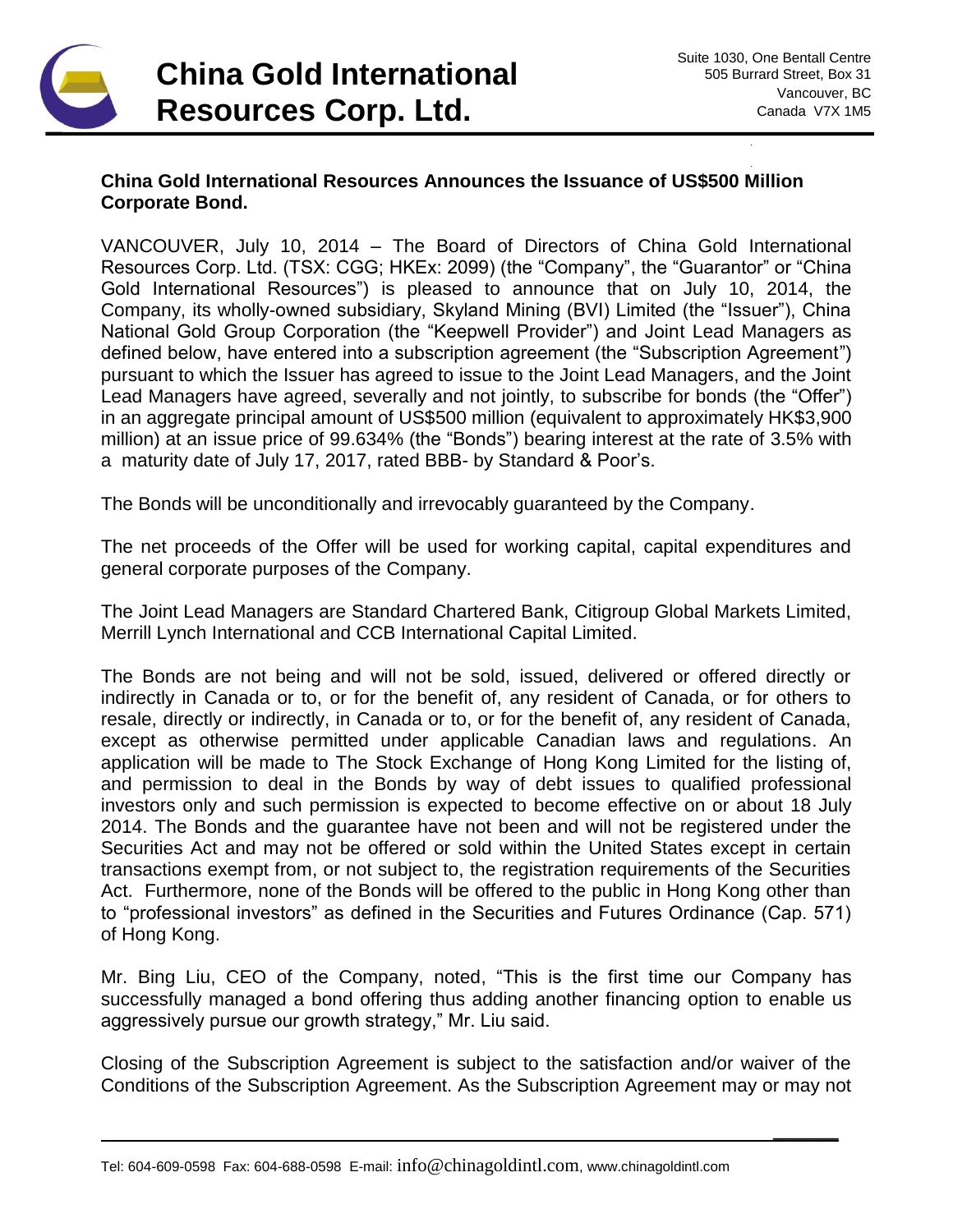

**\_\_\_\_\_\_**

close, shareholders of the Company and prospective investors are advised to exercise caution when dealing in the securities of the Company.

The Offering Circular to be distributed to prospective investors of the Bonds will contain certain financial and other information relating to the Company.

#### *About China Gold International Resources*

China Gold International Resources Corp. Ltd. is based in Vancouver, BC, Canada and operates both profitable and growing mines, the CSH Gold Mine in Inner Mongolia, and the Jiama Copper-Gold Polymetallic Mine in Tibet Autonomous Region of the People's Republic of China. The Company's objective is to continue to build shareholder value by growing production at its current mining operations, expanding its resource base, and aggressively acquiring and developing new projects internationally. The Company is listed on the Toronto Stock Exchange (TSX: CGG) and the Main Board of The Stock Exchange of Hong Kong Limited (HKEx: 2099).

For a detailed look at the financial statements and MD&A for the quarter ended March 31, 2014, please visit the Company's website at www.chinagoldintl.com, The Stock Exchange of Hong Kong Limited's website at www.hkex.com.hk or SEDAR at www.sedar.com.

For additional information:

**Elena M. Kazimirova Investor Relations Manager and Financial Analyst Tel:** +1.604.695 5031 **Email:** info@chinagoldintl.com **Website:** www.chinagoldintl.com

#### *Cautionary Note About Forward-Looking Statements*

*Certain information regarding China Gold International Resources contained herein may constitute forward-looking statements within the meaning of applicable securities laws. Forward-looking statements may include estimates, plans, expectations, opinions, forecasts, projections, guidance or other statements that are not statements of fact. Although China Gold International Resources believes that the expectations reflected in such forward-looking statements are reasonable, it can give no assurance that such expectations will prove to have been correct. China Gold International Resources cautions that actual performance will be affected by a number of factors, most of which are beyond its control, and that future events and results may vary substantially from what China Gold International Resources currently foresees. Factors that could cause actual results to differ materially from those in forward-looking statements include market prices, exploitation and exploration results, continued availability of capital and financing and general economic, market or business conditions. The forward-looking statements are expressly qualified in*